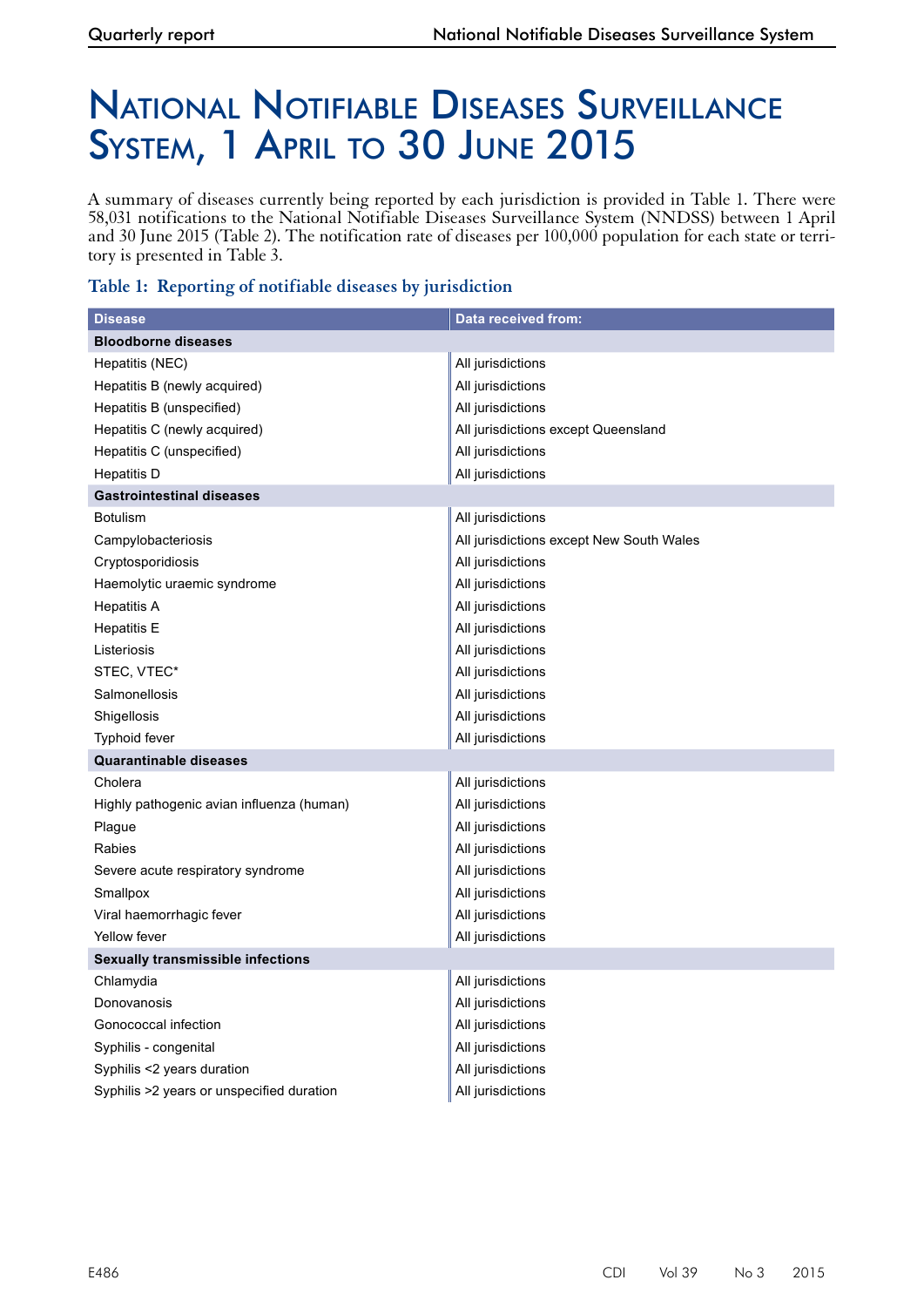# **Table 1 continued: Reporting of notifiable diseases by jurisdiction**

| <b>Disease</b>                             | <b>Data received from:</b>               |
|--------------------------------------------|------------------------------------------|
| Vaccine preventable diseases               |                                          |
| Diphtheria                                 | All jurisdictions                        |
| Haemophilus influenzae type b              | All jurisdictions                        |
| Influenza (laboratory confirmed)           | All jurisdictions                        |
| Measles                                    | All jurisdictions                        |
| Mumps                                      | All jurisdictions                        |
| Pertussis                                  | All jurisdictions                        |
| Pneumococcal disease - invasive            | All jurisdictions                        |
| Poliovirus infection                       | All jurisdictions                        |
| Rubella                                    | All jurisdictions                        |
| Rubella - congenital                       | All jurisdictions                        |
| Tetanus                                    | All jurisdictions                        |
| Varicella zoster (chickenpox)              | All jurisdictions except New South Wales |
| Varicella zoster (shingles)                | All jurisdictions except New South Wales |
| Varicella zoster (unspecified)             | All jurisdictions except New South Wales |
| <b>Vectorborne diseases</b>                |                                          |
| Barmah Forest virus infection              | All jurisdictions                        |
| Chikungunya virus infection                | All jurisdictions                        |
| Dengue virus infection                     | All jurisdictions                        |
| Flavivirus infection (unspecified)         | All jurisdictions                        |
| Japanese encephalitis virus infection      | All jurisdictions                        |
| Kunjin virus infection                     | All jurisdictions                        |
| Malaria                                    | All jurisdictions                        |
| Murray Valley encephalitis virus infection | All jurisdictions                        |
| Ross River virus infection                 | All jurisdictions                        |
| <b>Zoonoses</b>                            |                                          |
| Anthrax                                    | All jurisdictions                        |
| Australian bat lyssavirus infection        | All jurisdictions                        |
| <b>Brucellosis</b>                         | All jurisdictions                        |
| Leptospirosis                              | All jurisdictions                        |
| Lyssavirus infection (NEC)                 | All jurisdictions                        |
| Ornithosis                                 | All jurisdictions                        |
| Q fever                                    | All jurisdictions                        |
| Tularaemia                                 | All jurisdictions                        |
| <b>Other bacterial infections</b>          |                                          |
| Legionellosis                              | All jurisdictions                        |
| Leprosy                                    | All jurisdictions                        |
| Meningococcal infection - invasive         | All jurisdictions                        |
| Tuberculosis                               | All jurisdictions                        |

\* Infection with Shiga toxin/verotoxin-producing *Escherichia coli*.

NEC Not elsewhere classified.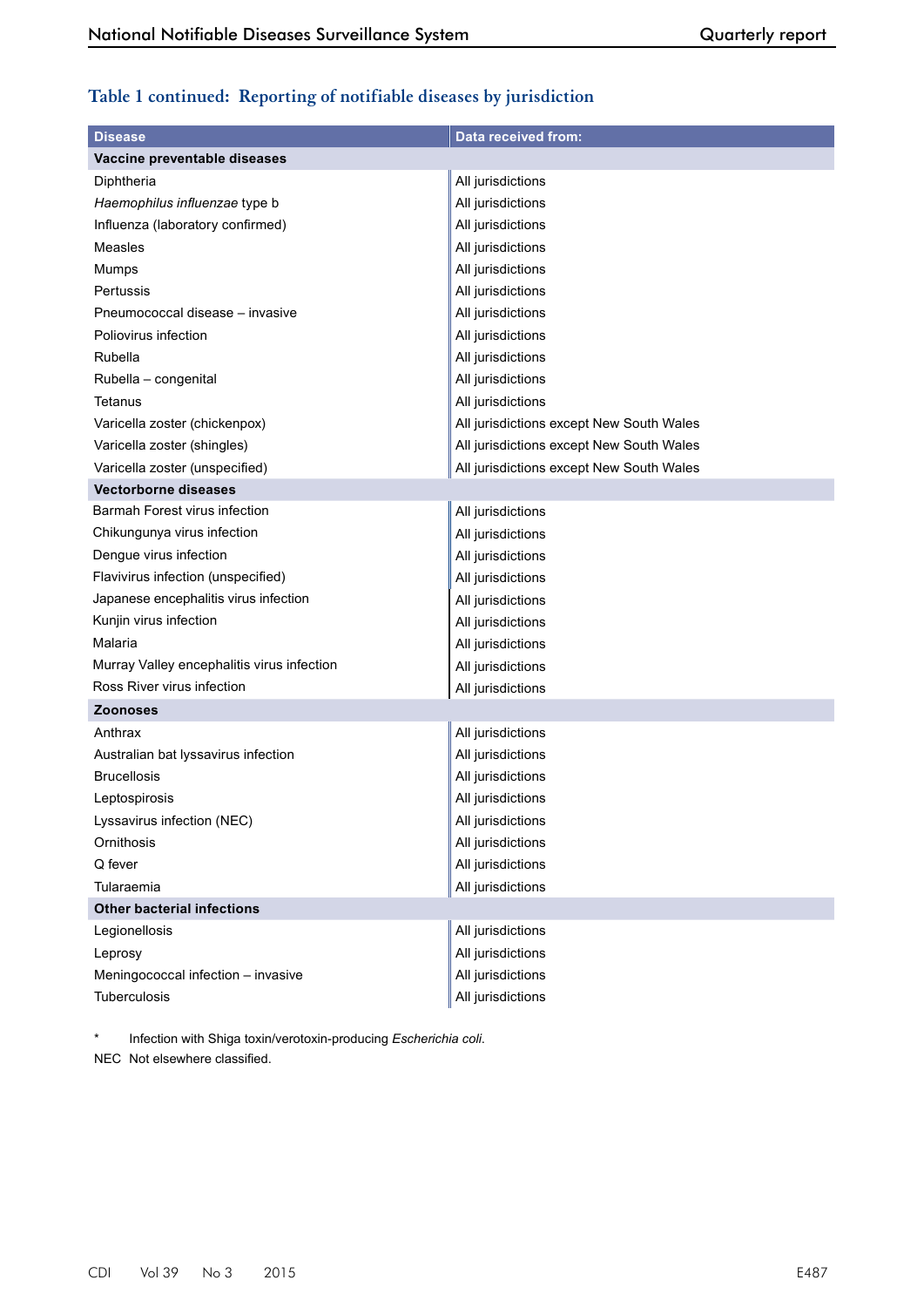| Table 2: Notifications of diseases received by state and territory health authorities, 1 April to 30 June 2015, by date of diagnosis* |                |                   |                         |                   |                |                |                   |                |                 |                 |                 |                     |                  |                          |                       |
|---------------------------------------------------------------------------------------------------------------------------------------|----------------|-------------------|-------------------------|-------------------|----------------|----------------|-------------------|----------------|-----------------|-----------------|-----------------|---------------------|------------------|--------------------------|-----------------------|
|                                                                                                                                       |                |                   |                         | State or          | territory      |                |                   |                | Total<br>2nd    | Total 1st       | Total<br>2nd    | 5 years<br>Last     |                  |                          | <b>Syears</b><br>Last |
| <b>Disease</b>                                                                                                                        | <b>ACT</b>     | <b>NSW</b>        | $\overline{\mathsf{z}}$ | ald               | $\infty$       | Tas.           | νiς.              | ≸              | quarter<br>2015 | quarter<br>2015 | quarter<br>2014 | mean 2nd<br>quartel | Ratio            | Vear<br>to date<br>_2015 | mean                  |
| <b>Bloodborne diseases</b>                                                                                                            |                |                   |                         |                   |                |                |                   |                |                 |                 |                 |                     |                  |                          |                       |
| Hepatitis (NEC)                                                                                                                       | 0              | 0                 | $\circ$                 | $\circ$           |                | 0              | 0                 | 0              | 0               | 0               | 0               | 0.0                 | $\overline{0}$   | 0                        | 0.0                   |
| Hepatitis B (newly acquired) <sup>†</sup>                                                                                             | 0              | တ                 | 0                       | $\tilde{t}$       |                |                |                   | ∞              | 39              | $\frac{1}{4}$   | 45              | 45.6                | 0.9              | 56                       | 101.6                 |
| Hepatitis B (unspecified) <sup>#</sup>                                                                                                | $\overline{2}$ | 536               | 35                      | 263               | ଚ              |                | 423               | 142            | 1,523           | 1,612           | 1,620           | 1,628.8             | 0.9              | 3,122                    | 3,256.0               |
| Hepatitis C (newly acquired) <sup>+</sup>                                                                                             | 4              |                   | $\circ$                 | $\circ$           | $\cong$        | တ              | ೫                 | 45             | 105             | 104             | 135             | 111.4               | 0.9              | 209                      | 223.4                 |
| Hepatitis C (unspecified) <sup>#</sup>                                                                                                | $\overline{5}$ | 815               | $\frac{4}{3}$           | 633               | $\frac{14}{3}$ | 57             | 544               | 237            | 2,472           | 2,618           | 2,570           | 2,522.0             | $\frac{1}{2}$    | 5,072                    | 5,033.6               |
| Hepatitis D                                                                                                                           | $\circ$        | က                 | $\circ$                 | ო                 | ო              | $\circ$        | $\mathbf{\Omega}$ | $\circ$        | $\pm$           | $\pm$           | 17              | 12.4                | 0.9              | 22                       | 23.6                  |
| Gastrointestinal diseases                                                                                                             |                |                   |                         |                   |                |                |                   |                |                 |                 |                 |                     |                  |                          |                       |
| Botulism                                                                                                                              | 0              | $\circ$           | 0                       | $\circ$           | O              | $\circ$        | 0                 | $\circ$        | o               |                 |                 | $0.\overline{6}$    | $\frac{0}{2}$    |                          | $\frac{0}{1}$         |
| Campylobacteriosis                                                                                                                    | 129            | $\frac{z}{z}$     | 85                      | 1,616             | 412            | 198            | 915               | 652            | 4,007           | 5,562           | 4,663           | 3,701.4             | Ξ                | 9,509                    | 8,141.8               |
| Cryptosporidiosis                                                                                                                     | ဖ              | 210               | 34                      | 351               | 124            | ო              | 175               | 58             | 961             | 1,507           | 664             | 715.4               | $\frac{3}{2}$    | 2,464                    | 1,755.0               |
| Haemolytic uraemic syndrome                                                                                                           | $\circ$        |                   | 0                       | $\circ$           | $\circ$        | $\circ$        | o                 | 0              |                 |                 |                 | 3.0                 | $\frac{3}{2}$    |                          | 8.6                   |
| Hepatitis A                                                                                                                           |                | $\overline{C}$    | $\circ$                 | $\mathbf{\Omega}$ | $\sim$         | $\overline{ }$ | တ                 | ო              | $\frac{8}{2}$   | 88              | 41              | 40.4                | $\overline{0.7}$ | 116                      | 109.2                 |
| Hepatitis E                                                                                                                           | $\circ$        | $\sim$            | $\circ$                 | $\circ$           | $\circ$        | $\circ$        |                   | $\circ$        | ო               | $\tilde{c}$     | $\frac{5}{4}$   | 11.4                | $0.\overline{3}$ | చ                        | 24.4                  |
| Listeriosis                                                                                                                           | $\circ$        | Ľ                 |                         | $\mathbf{\Omega}$ |                | $\circ$        |                   | $\circ$        | $\frac{8}{5}$   | $\frac{6}{5}$   | $\Omega$        | 18.2                | $\frac{0}{1}$    | 34                       | 44.0                  |
| STEC, VTEC <sup>§</sup>                                                                                                               | $\circ$        | $\mathbf{\Omega}$ | $\circ$                 | $\tilde{+}$       | 4              | $\circ$        | က                 | $\circ$        | 33              | 27              | 33              | 22.4                | $\frac{1}{2}$    | 60                       | 56.4                  |
| Salmonellosis                                                                                                                         | 32             | 887               | 170                     | 1,322             | 354            | $\overline{a}$ | 927               | 386            | 4,120           | 6,524           | 4,216           | 3,032.6             | $\dot{z}$        | 10,587                   | 7,448.2               |
| Shigellosis                                                                                                                           | $\circ$        | 32                | 28                      | 47                | ံခ             | $\circ$        | 109               | $\overline{2}$ | 255             | 339             | 209             | 133.2               | $\frac{6}{1}$    | 592                      | 326.2                 |
| Typhoid fever                                                                                                                         |                | $\tilde{c}$       | $\circ$                 | $\sim$            |                | $\circ$        | တ                 | ო              | 29              | $\frac{3}{4}$   | 22              | 25.0                | $\frac{2}{3}$    | 22                       | 76.6                  |
| Quarantinable diseases                                                                                                                |                |                   |                         |                   |                |                |                   |                |                 |                 |                 |                     |                  |                          |                       |
| Cholera                                                                                                                               | 0              | 0                 | $\circ$                 | $\circ$           |                | 0              | 0                 | 0              |                 |                 |                 | $\overline{2}$ .0   | 0.5              |                          | $\frac{4}{2}$         |
| Highly pathogenic avian influenza<br>(human)                                                                                          | $\circ$        | $\circ$           | $\circ$                 | $\circ$           | 0              | $\circ$        | $\circ$           | $\circ$        | 0               |                 |                 | 0.0                 | $\overline{0}$ . | 0                        | 0.0                   |
| Plague                                                                                                                                | 0              | 0                 | 0                       | 0                 | 0              | 0              | 0                 | 0              |                 |                 |                 | 0.0                 | $\overline{0}$ . | 0                        | $\overline{0}$ .      |
| Rabies                                                                                                                                | $\circ$        | $\circ$           | $\circ$                 | $\circ$           | 0              | 0              | $\circ$           | 0              | っ               |                 |                 | 0.0                 | 0.0              | 0                        | 0.0                   |
| Severe acute respiratory syndrome                                                                                                     | $\circ$        | $\circ$           | $\circ$                 | $\circ$           | 0              | $\circ$        | $\circ$           | $\circ$        | c               |                 | o               | 0.0                 | 0.0              | $\circ$                  | 0.0                   |
| Smallpox                                                                                                                              | $\circ$        | $\circ$           | $\circ$                 | $\circ$           | $\circ$        | $\circ$        | $\circ$           | $\circ$        | $\circ$         |                 | 0               | 0.0                 | 0.0              | $\circ$                  | 0.0                   |
| Viral haemorrhagic fever                                                                                                              | $\circ$        | $\circ$           | $\circ$                 | $\circ$           | 0              | $\circ$        | $\circ$           | $\circ$        | 0               |                 | 0               | 0.0                 | $\overline{0}$   | 0                        | $\frac{0}{0}$         |
| Yellow fever                                                                                                                          | $\circ$        | $\circ$           | $\circ$                 | $\circ$           | $\circ$        | $\circ$        | $\circ$           | $\circ$        | $\circ$         |                 |                 | 0.5                 | $\overline{0}$   | $\circ$                  | 0.5                   |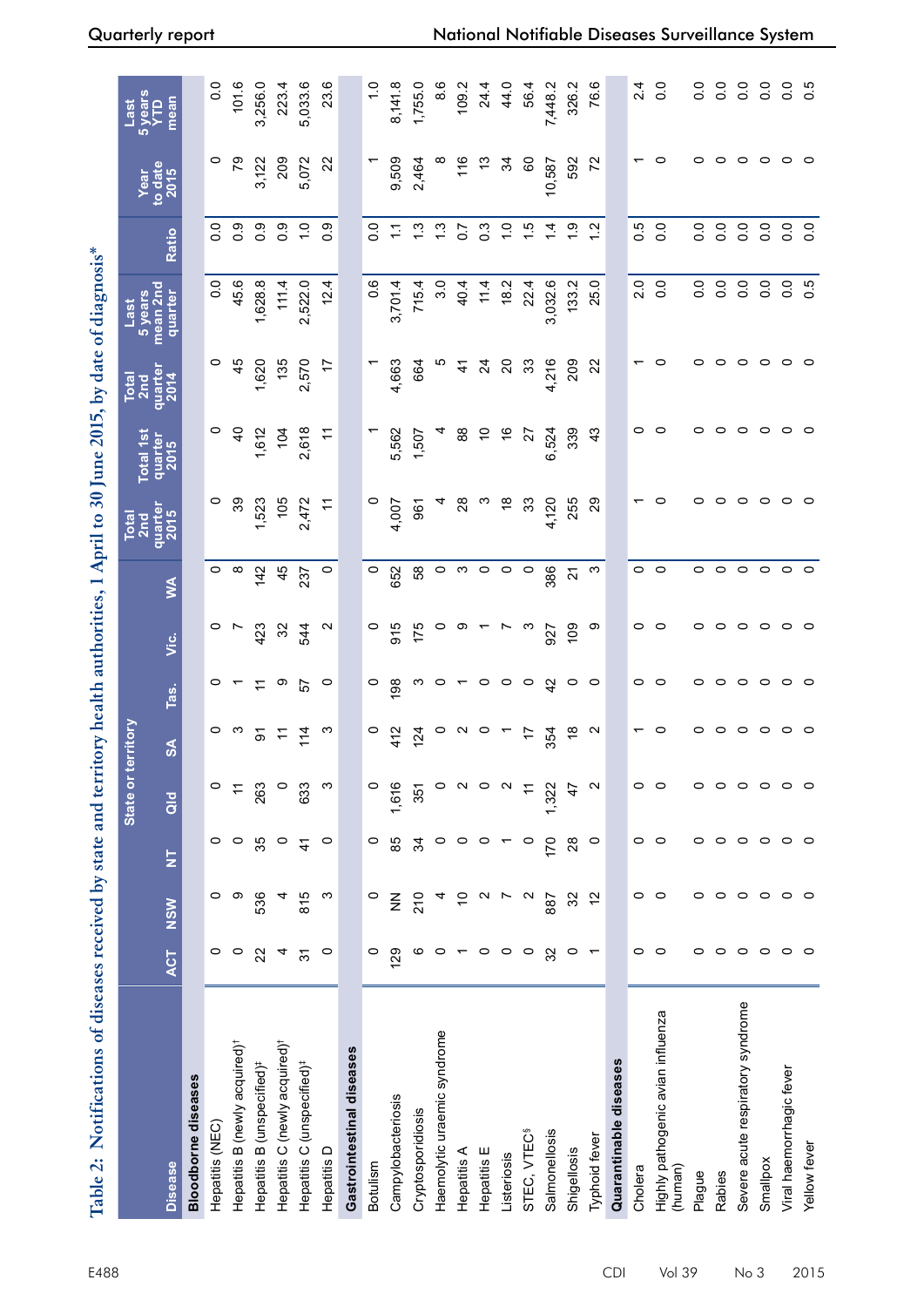| Table 2 continued: Notifications of diseases received by state and territory health authorities, 1 April to 30 June 2015, by date of diagnosis* |                                             |                         |                         |                 |                         |                                      |                                 |                           |                 |                 |                        |                     |                                               |                   |                        |
|-------------------------------------------------------------------------------------------------------------------------------------------------|---------------------------------------------|-------------------------|-------------------------|-----------------|-------------------------|--------------------------------------|---------------------------------|---------------------------|-----------------|-----------------|------------------------|---------------------|-----------------------------------------------|-------------------|------------------------|
|                                                                                                                                                 |                                             |                         |                         | State or 1      | erritory                |                                      |                                 |                           | Total<br>2nd    | Total 1st       | Total<br>2nd           | 5 years<br>Last     |                                               | Year              | 5 years<br>YTD<br>Last |
| <b>Disease</b>                                                                                                                                  | <b>ACT</b>                                  | <b>NSW</b>              | $\overline{\mathsf{z}}$ | $\frac{d}{d}$   | $\infty$                | Tas.                                 | ن<br>آ<                         | Š                         | quarter<br>2015 | quarter<br>2015 | quarter<br>  2014<br>  | mean 2nd<br>quarter | Ratio                                         | to date<br>$2015$ | mean                   |
| Sexually transmissible infections                                                                                                               |                                             |                         |                         |                 |                         |                                      |                                 |                           |                 |                 |                        |                     |                                               |                   |                        |
| Chlamydiall1                                                                                                                                    | 333                                         | 5,416                   | 665                     | 5,115           | 1,311                   | 41                                   | ∞                               | 2,782                     | 16,041          | 22,407          | 22,149                 | 20,514.4            |                                               | 38,337            | 41,818.0               |
| Donovanosis                                                                                                                                     | $\circ$                                     | $\circ$                 | $\circ$                 | $\circ$         | $\circ$                 | $\circ$                              | $\circ$                         |                           |                 |                 | $\circ$                | 0.0                 | 8<br>0.0                                      | $\circ$           | $\frac{2}{2}$          |
| Gonococcal infection <sup>1</sup>                                                                                                               | $\overline{4}$                              | 1,259                   | 450                     | 744             | 244                     | ಼                                    | 1,255                           | 523                       | 4,530           | 4,700           | 4,010                  | 3,415.2             |                                               | 9,212             | 6,855.4                |
| Syphilis-congenital                                                                                                                             |                                             | $\circ$                 |                         |                 | $\circ$                 | $\circ$                              |                                 |                           |                 |                 |                        | $0.\overline{8}$    | $\frac{3}{2}$ 5                               |                   | 2.0                    |
| Syphilis < $2$ years duration <sup>1</sup>                                                                                                      | ဝ က က                                       | 152                     | 57                      | 123             | 25                      | न न                                  | 213                             | $\frac{5}{4}$ $\circ$     | 590<br>459      | 603             | 503                    | 379.8               | 1.6                                           | 1,189             | 763.6                  |
| Syphilis > 2 years or unspecified<br>duration <sup>#,ff</sup>                                                                                   |                                             | 143                     | 26                      | 89              |                         |                                      | 184                             |                           |                 | 488             | 470                    | 394.6               |                                               | 947               | 761.8                  |
| Vaccine preventable diseases                                                                                                                    |                                             |                         |                         |                 |                         |                                      |                                 |                           |                 |                 |                        |                     |                                               |                   |                        |
| Diphtheria                                                                                                                                      | 0                                           | 0                       | 0                       |                 | 0                       |                                      |                                 |                           |                 |                 | 0                      | $\frac{8}{1}$       | 0.0                                           |                   |                        |
| Haemophilus influenzae type b                                                                                                                   | $\circ$                                     | က                       | $\circ$                 |                 |                         | $\circ$                              |                                 |                           |                 |                 |                        | 5.4                 | $\overline{0}$                                |                   | 8.2                    |
| Influenza (laboratory confirmed)                                                                                                                | 129                                         | 1,848                   | 46                      | 2,534           | 1,996                   | 133                                  | 1,882                           | 1,128                     | 9,696           | 4,600           | 4,592                  | 3,870.8             | 2.5                                           | 14,259            | 5,982.8                |
| Measles                                                                                                                                         |                                             |                         | $\circ$                 | ო               |                         |                                      |                                 |                           | <u>ဝှ</u>       | $\overline{a}$  | $\tilde{\kappa}$       | 33.4                | 0.6                                           | $\frac{6}{4}$     | 90.8                   |
| Mumps                                                                                                                                           | $\circ$                                     | $\overline{4}$          | $\circ$                 | $\frac{3}{2}$   |                         |                                      |                                 | 56                        | 5               | 62              | $\overline{a}$         | 47.2                | $\overline{21}$                               | 157               | 93.4                   |
| Pertussis                                                                                                                                       | 136                                         | 2,019                   | $\tilde{a}$             | 333             | 262                     | $\infty$                             | 1,002                           | $320$<br>43               | 4,090<br>396    | 4,116           | 2,116                  | 4,699.2             | $\overline{0}$ .                              | 8,166             | 10,611.6               |
| Pneumococcal disease - invasive                                                                                                                 | မော ဓ                                       | 132                     | စ္                      | 65              | 33                      | $\tilde{\varepsilon}$                | 89                              |                           |                 | $\frac{1}{9}$   | 407                    | 464.4               | $\begin{smallmatrix}0&&0\&0\end{smallmatrix}$ | 586               | 684.0                  |
| Poliovirus infection                                                                                                                            |                                             | $\circ$                 | $\circ \circ \circ$     | $\circ$         |                         | $\circ \circ \circ$                  |                                 |                           |                 |                 |                        | 0.0                 |                                               |                   | $\frac{0}{2}$          |
| Rubella                                                                                                                                         | $\overline{ }$                              | $\sim$                  |                         | $\circ$ $\circ$ | $\circ$ $\circ$ $\circ$ |                                      |                                 | $\circ \circ \circ \circ$ |                 |                 | ო                      | 8.8                 | 0.6                                           | S                 | 20.4                   |
| congenital<br>Rubella-                                                                                                                          | $\circ$                                     | $\circ$                 |                         |                 |                         |                                      | $\circ$ $\circ$                 |                           |                 | 0               | $\circ$ $\circ$        | $\overline{0}$ .    | $\overline{0}$ .                              |                   | $0.\overline{2}$       |
| Tetanus                                                                                                                                         | $\circ$                                     | $\overline{a}$          | $\circ$                 | $\circ$         |                         | $\circ$                              |                                 |                           |                 | $\circ$         |                        | 0.6                 | $\ddot{ }$ :                                  |                   | 2.0                    |
| Varicella zoster (chickenpox)                                                                                                                   | 27                                          | $\frac{z}{z}$           | 23                      | 54              | 76                      | ာ                                    | 201                             | 113                       | 528             | 533             | 488                    | 434.4               | $\frac{2}{3}$                                 | 1,058             | 823.2                  |
| Varicella zoster (shingles)                                                                                                                     | $\frac{4}{4}$                               | $\frac{z}{z}$           | 80                      | $\overline{4}$  | 629<br>37               | $\frac{4}{3}$                        | 366                             | 350                       | 1,527           | 1,612           | 1,357                  | 1,077.8             | 14                                            | 3,126             | 2,178.2                |
| Varicella zoster (unspecified)                                                                                                                  | 26                                          | $\frac{2}{2}$           | $\overline{a}$          | 1,581           |                         |                                      | 1,190                           | 340                       | 3,216           | 3,133           | 2,827                  | 2,307.2             | $\overline{4}$                                | 6,318             | 4,671.2                |
| Vectorborne diseases                                                                                                                            |                                             |                         |                         |                 |                         |                                      |                                 |                           |                 |                 |                        |                     |                                               |                   |                        |
| Barmah Forest virus infection                                                                                                                   |                                             | 69                      | ro c                    | \$              |                         |                                      | ო თ                             | to a                      | 186             | 271             | 217                    | 578.4               | $\frac{3}{2}$                                 | 456               | 1,278.2                |
| Chikungunya virus infection                                                                                                                     |                                             | Ю                       |                         | $\infty$        |                         |                                      |                                 |                           | 26              | 56              | $\overline{2}$         | 17.4                | $\frac{1}{2}$                                 | $\approx$         | 35.6                   |
| Dengue virus infection                                                                                                                          |                                             | 67                      | 22                      | 58              |                         |                                      | 52                              | 154                       | 376             | 742             | 522                    | 367.8               | $\frac{1}{2}$                                 | 1,110             | 842.8                  |
| Flavivirus infection (unspecified)                                                                                                              | $\circ \circ \circ \circ \circ \circ \star$ |                         | $\circ$                 | $\sim$ 0 0      |                         | $\circ\circ\circ\circ\circ\,\,\cdot$ |                                 | $\circ$                   |                 |                 |                        | 3.6                 | 0.6                                           |                   | 8.4                    |
| Japanese encephalitis virus infection                                                                                                           |                                             | $\circ$ $\circ$ $\circ$ | $\circ$                 |                 | $\circ$ $\circ$         |                                      |                                 | $\circ$ $\circ$           | $\circ$         | 4 N O           | $\infty$ $\sim$ $\sim$ | 0.4                 | 0.0                                           | $\sim$ 0          | 0.8                    |
| Kunjin virus infection**                                                                                                                        |                                             |                         | $\circ$                 |                 |                         |                                      |                                 |                           | $\circ$         |                 |                        | 0.6                 | 0.0                                           |                   |                        |
| Malaria                                                                                                                                         |                                             | $\infty$ $\circ$        | $\overline{ }$          | $\frac{15}{2}$  | $\circ$ $\circ$         |                                      | $\circ \circ \circ \circ \circ$ | $\approx$ 0               | $\ddot{t}$      | 64              | 85                     | 86.0                | $0.5$<br>0.7                                  | 110               | 190.4                  |
| Murray Valley encephalitis virus<br>nfection**                                                                                                  | $\circ$                                     |                         | $\overline{ }$          |                 |                         |                                      |                                 |                           |                 |                 |                        |                     |                                               |                   | 3.2                    |
| Ross River virus infection                                                                                                                      | ς                                           | 423                     | 62                      | 1,087           | 27                      | N                                    | $\frac{8}{2}$                   | 305                       | 1,997           | 5,745           | 1,306                  | 1,337.4             | 1.5                                           | 7,723             | 3,325.0                |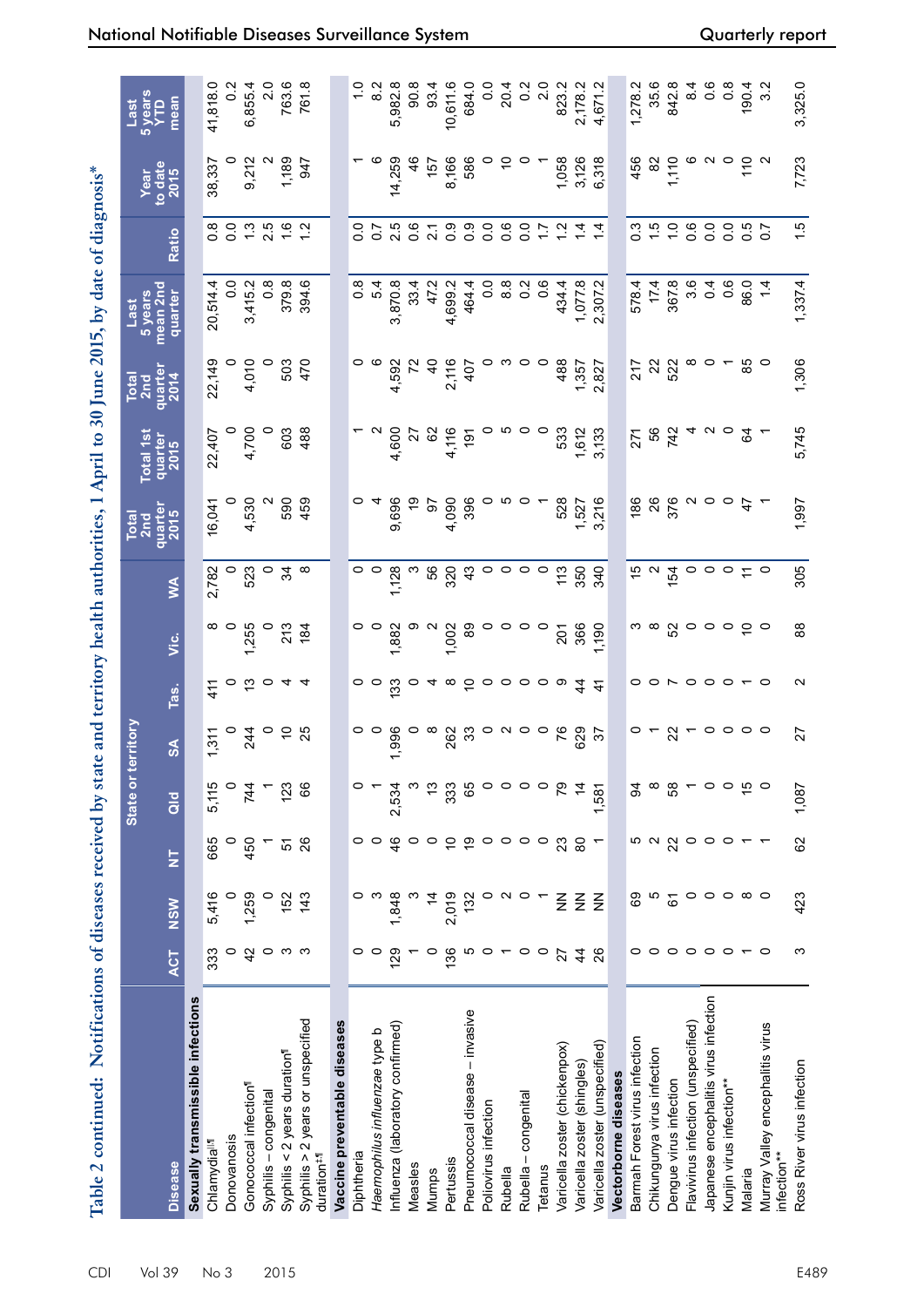| Includes Chlamydia trachomatis identified from cervical, rectal, urine, urethral and throat samples, except for South Australia, which reports only cervical, urine and urethral specimens. From<br>608.<br>mean<br>Ê<br>e.g. perinatal<br>The date of diagnosis is the onset date or where the date of onset was not known, the earliest of the specimen collection date, the notification date, or the notification receive date. For<br>ermined to be acquired within 24 months prior to diagnosis. Queensland reports hepatitis C newly acquired under<br>192<br>0<br>0<br>တ<br>$\overline{4}$<br>0<br>ო<br>279<br>$\circ$<br>ო<br>74<br>569<br>126,042<br>to date<br>> 2 years or unspecified duration) and tuberculosis, the public health unit notification receive date was used<br>2015<br>$\mathsf I$<br>diagnoses include infections that may be acquired through a non-sexual mode (especially in children<br>0.0<br>0.6<br>$\frac{0}{\tau}$<br>$\frac{0}{1}$<br>$\overline{0}$ .<br>0.4<br>$\overline{0}$<br>0.2<br>1.2<br>$\frac{0}{1}$<br>ိဝ<br>$\ddot{ }$<br>Ratio<br>fection and Kunjin virus infection are combined under Murray Valley encephalitis virus infection<br>0.0<br>4.6<br>0.0<br>290.6<br>$\frac{0}{0}$<br>41.0<br>$\overline{0}$<br>12.6<br>103.8<br>100.6<br>3.4<br>49.4<br>mean 2nd<br>Only invasive meningococcal disease is nationally notifiable. However, New South Wales and the Australian Capital Territory also report conjunctival cases<br>quarter<br>$\circ$<br>119<br>$\circ$<br>56,105<br>0<br>0<br>ო<br>32<br>ဖ<br>112<br>4<br>$\frac{4}{3}$<br>301<br>quarter<br>2014<br>of infection could not be determined or is greater than 24 months<br>153<br>$\circ$<br>95<br>29<br>0<br>0<br>4<br>23<br>0<br>285<br>68,462<br>quarter<br>2015<br>ю<br>$\circ$<br>98<br>0<br>0<br>$\circ$<br>$\mathbf{\Omega}$<br>Ν<br>288<br>$\overline{1}$<br>127<br>47<br>58,031<br>quarter<br>2015<br>$\circ$<br>S<br>0<br>$\circ$<br>$\circ$<br>$\circ$<br>$\circ$<br>0<br>$\circ$<br>က<br>7,796<br>17<br>ᢌ<br>≸<br>$\circ$<br>$\circ$<br>$\mathbf{\Omega}$<br>$\circ$<br>$\circ$<br>15<br>50<br>0<br>22<br>9.847<br>$\widetilde{\phantom{m}}$<br>ن<br>آلا<br>$\circ$<br>$\circ$<br>$\circ$<br>$\circ$<br>$\circ$<br>$\circ$<br>$\sim$<br>$\circ$<br>$\circ$<br>1.018<br>0<br>0<br>က<br>Tas.<br>5.856<br>0<br>0<br>$\circ$<br>$\circ$<br>ო<br>0<br>0<br>$\sim$<br>$\circ$<br>Ľ<br>ဖ<br>$\mathsf{S}$<br>The national case definitions for chlamydial, gonococcal and syphilis<br>hepatitis B (unspecified), hepatitis C (unspecified), leprosy, syphilis (<br>Newly acquired hepatitis includes cases where the infection was det<br>Unspecified hepatitis and syphilis includes cases where the duration<br>In the Australian Capital Territory, Murray Valley encephalitis virus in<br>1 July 2013 case definition changed to exclude all ocular infections.<br>$\tilde{c}$<br>$\circ$<br>63<br>$\circ$<br>$\circ$<br>$\circ$<br>$\infty$<br>45<br>0<br>0<br>24<br>$\overline{\phantom{0}}$<br>16,351<br>$\frac{d}{d}$<br>nfection with Shiga toxin/verotoxin-producing Escherichia coli.<br>1,876<br>0<br>0<br>$\circ$<br>$\circ$<br>က<br>0<br>0<br>0<br>$\overline{\phantom{0}}$<br>H<br>E<br>14,302<br>4<br>$\sim$<br>$\circ$<br>13<br>0<br>0<br>$\circ$<br>$\circ$<br>$\ddot{t}$<br>117<br>22<br><b>MSM</b><br>infections, epidemic gonococcal conjunctivitis).<br>985<br>$\circ$<br>0<br>0<br>$\circ$<br>$\circ$<br>$\circ$<br>$\circ$<br>$\circ$<br>0<br>Ю<br>0<br>0<br>ACT<br>Meningococcal infection - invasive <sup>11</sup><br>Australian bat lyssavirus infection<br>Not elsewhere classified<br>hepatitis unspecified.<br>Other bacterial infections<br>Lyssavirus infection (NEC)<br>Not notifiable<br>Leptospirosis<br>Legionellosis<br>Tuberculosis<br>Tularaemia<br><b>Brucellosis</b><br>Zoonoses<br>Ornithosis<br><b>Disease</b><br>Leprosy<br>Anthrax<br>Q fever<br>Total<br>NEC<br>$\frac{z}{z}$<br>ŧ<br>$*$<br>$^{\rm +}$<br>ဖာ<br>$=$<br>ᆕ<br>+ |  |  | State or | territory |  | <b>Total</b><br>2 <sub>nd</sub> | <b>Total 1st</b> | <b>Total</b><br>2 <sub>nd</sub> | 5 years<br>Last | Year | 5 years<br>Last |
|-----------------------------------------------------------------------------------------------------------------------------------------------------------------------------------------------------------------------------------------------------------------------------------------------------------------------------------------------------------------------------------------------------------------------------------------------------------------------------------------------------------------------------------------------------------------------------------------------------------------------------------------------------------------------------------------------------------------------------------------------------------------------------------------------------------------------------------------------------------------------------------------------------------------------------------------------------------------------------------------------------------------------------------------------------------------------------------------------------------------------------------------------------------------------------------------------------------------------------------------------------------------------------------------------------------------------------------------------------------------------------------------------------------------------------------------------------------------------------------------------------------------------------------------------------------------------------------------------------------------------------------------------------------------------------------------------------------------------------------------------------------------------------------------------------------------------------------------------------------------------------------------------------------------------------------------------------------------------------------------------------------------------------------------------------------------------------------------------------------------------------------------------------------------------------------------------------------------------------------------------------------------------------------------------------------------------------------------------------------------------------------------------------------------------------------------------------------------------------------------------------------------------------------------------------------------------------------------------------------------------------------------------------------------------------------------------------------------------------------------------------------------------------------------------------------------------------------------------------------------------------------------------------------------------------------------------------------------------------------------------------------------------------------------------------------------------------------------------------------------------------------------------------------------------------------------------------------------------------------------------------------------------------------------------------------------------------------------------------------------------------------------------------------------------------------------------------------------------------------------------------------------------------------------------------------------------------------------------------------------------------------------------------------------------------------------------------------------------------------------------------------------------------------------------------------------------------------------------------------------------------------------------------------------------------------------------------------------------------------------------------|--|--|----------|-----------|--|---------------------------------|------------------|---------------------------------|-----------------|------|-----------------|
| $0.\overline{2}$<br>$0.\overline{3}$<br>25.4<br>89.4                                                                                                                                                                                                                                                                                                                                                                                                                                                                                                                                                                                                                                                                                                                                                                                                                                                                                                                                                                                                                                                                                                                                                                                                                                                                                                                                                                                                                                                                                                                                                                                                                                                                                                                                                                                                                                                                                                                                                                                                                                                                                                                                                                                                                                                                                                                                                                                                                                                                                                                                                                                                                                                                                                                                                                                                                                                                                                                                                                                                                                                                                                                                                                                                                                                                                                                                                                                                                                                                                                                                                                                                                                                                                                                                                                                                                                                                                                                                                |  |  |          |           |  |                                 |                  |                                 |                 |      |                 |
| $0.\overline{2}$<br>0.0<br>205.2<br>186.8                                                                                                                                                                                                                                                                                                                                                                                                                                                                                                                                                                                                                                                                                                                                                                                                                                                                                                                                                                                                                                                                                                                                                                                                                                                                                                                                                                                                                                                                                                                                                                                                                                                                                                                                                                                                                                                                                                                                                                                                                                                                                                                                                                                                                                                                                                                                                                                                                                                                                                                                                                                                                                                                                                                                                                                                                                                                                                                                                                                                                                                                                                                                                                                                                                                                                                                                                                                                                                                                                                                                                                                                                                                                                                                                                                                                                                                                                                                                                           |  |  |          |           |  |                                 |                  |                                 |                 |      |                 |
|                                                                                                                                                                                                                                                                                                                                                                                                                                                                                                                                                                                                                                                                                                                                                                                                                                                                                                                                                                                                                                                                                                                                                                                                                                                                                                                                                                                                                                                                                                                                                                                                                                                                                                                                                                                                                                                                                                                                                                                                                                                                                                                                                                                                                                                                                                                                                                                                                                                                                                                                                                                                                                                                                                                                                                                                                                                                                                                                                                                                                                                                                                                                                                                                                                                                                                                                                                                                                                                                                                                                                                                                                                                                                                                                                                                                                                                                                                                                                                                                     |  |  |          |           |  |                                 |                  |                                 |                 |      |                 |
|                                                                                                                                                                                                                                                                                                                                                                                                                                                                                                                                                                                                                                                                                                                                                                                                                                                                                                                                                                                                                                                                                                                                                                                                                                                                                                                                                                                                                                                                                                                                                                                                                                                                                                                                                                                                                                                                                                                                                                                                                                                                                                                                                                                                                                                                                                                                                                                                                                                                                                                                                                                                                                                                                                                                                                                                                                                                                                                                                                                                                                                                                                                                                                                                                                                                                                                                                                                                                                                                                                                                                                                                                                                                                                                                                                                                                                                                                                                                                                                                     |  |  |          |           |  |                                 |                  |                                 |                 |      |                 |
|                                                                                                                                                                                                                                                                                                                                                                                                                                                                                                                                                                                                                                                                                                                                                                                                                                                                                                                                                                                                                                                                                                                                                                                                                                                                                                                                                                                                                                                                                                                                                                                                                                                                                                                                                                                                                                                                                                                                                                                                                                                                                                                                                                                                                                                                                                                                                                                                                                                                                                                                                                                                                                                                                                                                                                                                                                                                                                                                                                                                                                                                                                                                                                                                                                                                                                                                                                                                                                                                                                                                                                                                                                                                                                                                                                                                                                                                                                                                                                                                     |  |  |          |           |  |                                 |                  |                                 |                 |      | 11.4            |
|                                                                                                                                                                                                                                                                                                                                                                                                                                                                                                                                                                                                                                                                                                                                                                                                                                                                                                                                                                                                                                                                                                                                                                                                                                                                                                                                                                                                                                                                                                                                                                                                                                                                                                                                                                                                                                                                                                                                                                                                                                                                                                                                                                                                                                                                                                                                                                                                                                                                                                                                                                                                                                                                                                                                                                                                                                                                                                                                                                                                                                                                                                                                                                                                                                                                                                                                                                                                                                                                                                                                                                                                                                                                                                                                                                                                                                                                                                                                                                                                     |  |  |          |           |  |                                 |                  |                                 |                 |      | 87.0            |
|                                                                                                                                                                                                                                                                                                                                                                                                                                                                                                                                                                                                                                                                                                                                                                                                                                                                                                                                                                                                                                                                                                                                                                                                                                                                                                                                                                                                                                                                                                                                                                                                                                                                                                                                                                                                                                                                                                                                                                                                                                                                                                                                                                                                                                                                                                                                                                                                                                                                                                                                                                                                                                                                                                                                                                                                                                                                                                                                                                                                                                                                                                                                                                                                                                                                                                                                                                                                                                                                                                                                                                                                                                                                                                                                                                                                                                                                                                                                                                                                     |  |  |          |           |  |                                 |                  |                                 |                 |      |                 |
|                                                                                                                                                                                                                                                                                                                                                                                                                                                                                                                                                                                                                                                                                                                                                                                                                                                                                                                                                                                                                                                                                                                                                                                                                                                                                                                                                                                                                                                                                                                                                                                                                                                                                                                                                                                                                                                                                                                                                                                                                                                                                                                                                                                                                                                                                                                                                                                                                                                                                                                                                                                                                                                                                                                                                                                                                                                                                                                                                                                                                                                                                                                                                                                                                                                                                                                                                                                                                                                                                                                                                                                                                                                                                                                                                                                                                                                                                                                                                                                                     |  |  |          |           |  |                                 |                  |                                 |                 |      |                 |
|                                                                                                                                                                                                                                                                                                                                                                                                                                                                                                                                                                                                                                                                                                                                                                                                                                                                                                                                                                                                                                                                                                                                                                                                                                                                                                                                                                                                                                                                                                                                                                                                                                                                                                                                                                                                                                                                                                                                                                                                                                                                                                                                                                                                                                                                                                                                                                                                                                                                                                                                                                                                                                                                                                                                                                                                                                                                                                                                                                                                                                                                                                                                                                                                                                                                                                                                                                                                                                                                                                                                                                                                                                                                                                                                                                                                                                                                                                                                                                                                     |  |  |          |           |  |                                 |                  |                                 |                 |      |                 |
|                                                                                                                                                                                                                                                                                                                                                                                                                                                                                                                                                                                                                                                                                                                                                                                                                                                                                                                                                                                                                                                                                                                                                                                                                                                                                                                                                                                                                                                                                                                                                                                                                                                                                                                                                                                                                                                                                                                                                                                                                                                                                                                                                                                                                                                                                                                                                                                                                                                                                                                                                                                                                                                                                                                                                                                                                                                                                                                                                                                                                                                                                                                                                                                                                                                                                                                                                                                                                                                                                                                                                                                                                                                                                                                                                                                                                                                                                                                                                                                                     |  |  |          |           |  |                                 |                  |                                 |                 |      |                 |
|                                                                                                                                                                                                                                                                                                                                                                                                                                                                                                                                                                                                                                                                                                                                                                                                                                                                                                                                                                                                                                                                                                                                                                                                                                                                                                                                                                                                                                                                                                                                                                                                                                                                                                                                                                                                                                                                                                                                                                                                                                                                                                                                                                                                                                                                                                                                                                                                                                                                                                                                                                                                                                                                                                                                                                                                                                                                                                                                                                                                                                                                                                                                                                                                                                                                                                                                                                                                                                                                                                                                                                                                                                                                                                                                                                                                                                                                                                                                                                                                     |  |  |          |           |  |                                 |                  |                                 |                 |      |                 |
|                                                                                                                                                                                                                                                                                                                                                                                                                                                                                                                                                                                                                                                                                                                                                                                                                                                                                                                                                                                                                                                                                                                                                                                                                                                                                                                                                                                                                                                                                                                                                                                                                                                                                                                                                                                                                                                                                                                                                                                                                                                                                                                                                                                                                                                                                                                                                                                                                                                                                                                                                                                                                                                                                                                                                                                                                                                                                                                                                                                                                                                                                                                                                                                                                                                                                                                                                                                                                                                                                                                                                                                                                                                                                                                                                                                                                                                                                                                                                                                                     |  |  |          |           |  |                                 |                  |                                 |                 |      |                 |
|                                                                                                                                                                                                                                                                                                                                                                                                                                                                                                                                                                                                                                                                                                                                                                                                                                                                                                                                                                                                                                                                                                                                                                                                                                                                                                                                                                                                                                                                                                                                                                                                                                                                                                                                                                                                                                                                                                                                                                                                                                                                                                                                                                                                                                                                                                                                                                                                                                                                                                                                                                                                                                                                                                                                                                                                                                                                                                                                                                                                                                                                                                                                                                                                                                                                                                                                                                                                                                                                                                                                                                                                                                                                                                                                                                                                                                                                                                                                                                                                     |  |  |          |           |  |                                 |                  |                                 |                 |      | 4.8             |
|                                                                                                                                                                                                                                                                                                                                                                                                                                                                                                                                                                                                                                                                                                                                                                                                                                                                                                                                                                                                                                                                                                                                                                                                                                                                                                                                                                                                                                                                                                                                                                                                                                                                                                                                                                                                                                                                                                                                                                                                                                                                                                                                                                                                                                                                                                                                                                                                                                                                                                                                                                                                                                                                                                                                                                                                                                                                                                                                                                                                                                                                                                                                                                                                                                                                                                                                                                                                                                                                                                                                                                                                                                                                                                                                                                                                                                                                                                                                                                                                     |  |  |          |           |  |                                 |                  |                                 |                 |      |                 |
|                                                                                                                                                                                                                                                                                                                                                                                                                                                                                                                                                                                                                                                                                                                                                                                                                                                                                                                                                                                                                                                                                                                                                                                                                                                                                                                                                                                                                                                                                                                                                                                                                                                                                                                                                                                                                                                                                                                                                                                                                                                                                                                                                                                                                                                                                                                                                                                                                                                                                                                                                                                                                                                                                                                                                                                                                                                                                                                                                                                                                                                                                                                                                                                                                                                                                                                                                                                                                                                                                                                                                                                                                                                                                                                                                                                                                                                                                                                                                                                                     |  |  |          |           |  |                                 |                  |                                 |                 |      |                 |
|                                                                                                                                                                                                                                                                                                                                                                                                                                                                                                                                                                                                                                                                                                                                                                                                                                                                                                                                                                                                                                                                                                                                                                                                                                                                                                                                                                                                                                                                                                                                                                                                                                                                                                                                                                                                                                                                                                                                                                                                                                                                                                                                                                                                                                                                                                                                                                                                                                                                                                                                                                                                                                                                                                                                                                                                                                                                                                                                                                                                                                                                                                                                                                                                                                                                                                                                                                                                                                                                                                                                                                                                                                                                                                                                                                                                                                                                                                                                                                                                     |  |  |          |           |  |                                 |                  |                                 |                 |      |                 |
|                                                                                                                                                                                                                                                                                                                                                                                                                                                                                                                                                                                                                                                                                                                                                                                                                                                                                                                                                                                                                                                                                                                                                                                                                                                                                                                                                                                                                                                                                                                                                                                                                                                                                                                                                                                                                                                                                                                                                                                                                                                                                                                                                                                                                                                                                                                                                                                                                                                                                                                                                                                                                                                                                                                                                                                                                                                                                                                                                                                                                                                                                                                                                                                                                                                                                                                                                                                                                                                                                                                                                                                                                                                                                                                                                                                                                                                                                                                                                                                                     |  |  |          |           |  |                                 |                  |                                 |                 |      |                 |
|                                                                                                                                                                                                                                                                                                                                                                                                                                                                                                                                                                                                                                                                                                                                                                                                                                                                                                                                                                                                                                                                                                                                                                                                                                                                                                                                                                                                                                                                                                                                                                                                                                                                                                                                                                                                                                                                                                                                                                                                                                                                                                                                                                                                                                                                                                                                                                                                                                                                                                                                                                                                                                                                                                                                                                                                                                                                                                                                                                                                                                                                                                                                                                                                                                                                                                                                                                                                                                                                                                                                                                                                                                                                                                                                                                                                                                                                                                                                                                                                     |  |  |          |           |  |                                 |                  |                                 |                 |      |                 |
|                                                                                                                                                                                                                                                                                                                                                                                                                                                                                                                                                                                                                                                                                                                                                                                                                                                                                                                                                                                                                                                                                                                                                                                                                                                                                                                                                                                                                                                                                                                                                                                                                                                                                                                                                                                                                                                                                                                                                                                                                                                                                                                                                                                                                                                                                                                                                                                                                                                                                                                                                                                                                                                                                                                                                                                                                                                                                                                                                                                                                                                                                                                                                                                                                                                                                                                                                                                                                                                                                                                                                                                                                                                                                                                                                                                                                                                                                                                                                                                                     |  |  |          |           |  |                                 |                  |                                 |                 |      |                 |
|                                                                                                                                                                                                                                                                                                                                                                                                                                                                                                                                                                                                                                                                                                                                                                                                                                                                                                                                                                                                                                                                                                                                                                                                                                                                                                                                                                                                                                                                                                                                                                                                                                                                                                                                                                                                                                                                                                                                                                                                                                                                                                                                                                                                                                                                                                                                                                                                                                                                                                                                                                                                                                                                                                                                                                                                                                                                                                                                                                                                                                                                                                                                                                                                                                                                                                                                                                                                                                                                                                                                                                                                                                                                                                                                                                                                                                                                                                                                                                                                     |  |  |          |           |  |                                 |                  |                                 |                 |      |                 |
|                                                                                                                                                                                                                                                                                                                                                                                                                                                                                                                                                                                                                                                                                                                                                                                                                                                                                                                                                                                                                                                                                                                                                                                                                                                                                                                                                                                                                                                                                                                                                                                                                                                                                                                                                                                                                                                                                                                                                                                                                                                                                                                                                                                                                                                                                                                                                                                                                                                                                                                                                                                                                                                                                                                                                                                                                                                                                                                                                                                                                                                                                                                                                                                                                                                                                                                                                                                                                                                                                                                                                                                                                                                                                                                                                                                                                                                                                                                                                                                                     |  |  |          |           |  |                                 |                  |                                 |                 |      |                 |
|                                                                                                                                                                                                                                                                                                                                                                                                                                                                                                                                                                                                                                                                                                                                                                                                                                                                                                                                                                                                                                                                                                                                                                                                                                                                                                                                                                                                                                                                                                                                                                                                                                                                                                                                                                                                                                                                                                                                                                                                                                                                                                                                                                                                                                                                                                                                                                                                                                                                                                                                                                                                                                                                                                                                                                                                                                                                                                                                                                                                                                                                                                                                                                                                                                                                                                                                                                                                                                                                                                                                                                                                                                                                                                                                                                                                                                                                                                                                                                                                     |  |  |          |           |  |                                 |                  |                                 |                 |      |                 |
|                                                                                                                                                                                                                                                                                                                                                                                                                                                                                                                                                                                                                                                                                                                                                                                                                                                                                                                                                                                                                                                                                                                                                                                                                                                                                                                                                                                                                                                                                                                                                                                                                                                                                                                                                                                                                                                                                                                                                                                                                                                                                                                                                                                                                                                                                                                                                                                                                                                                                                                                                                                                                                                                                                                                                                                                                                                                                                                                                                                                                                                                                                                                                                                                                                                                                                                                                                                                                                                                                                                                                                                                                                                                                                                                                                                                                                                                                                                                                                                                     |  |  |          |           |  |                                 |                  |                                 |                 |      |                 |
|                                                                                                                                                                                                                                                                                                                                                                                                                                                                                                                                                                                                                                                                                                                                                                                                                                                                                                                                                                                                                                                                                                                                                                                                                                                                                                                                                                                                                                                                                                                                                                                                                                                                                                                                                                                                                                                                                                                                                                                                                                                                                                                                                                                                                                                                                                                                                                                                                                                                                                                                                                                                                                                                                                                                                                                                                                                                                                                                                                                                                                                                                                                                                                                                                                                                                                                                                                                                                                                                                                                                                                                                                                                                                                                                                                                                                                                                                                                                                                                                     |  |  |          |           |  |                                 |                  |                                 |                 |      |                 |
|                                                                                                                                                                                                                                                                                                                                                                                                                                                                                                                                                                                                                                                                                                                                                                                                                                                                                                                                                                                                                                                                                                                                                                                                                                                                                                                                                                                                                                                                                                                                                                                                                                                                                                                                                                                                                                                                                                                                                                                                                                                                                                                                                                                                                                                                                                                                                                                                                                                                                                                                                                                                                                                                                                                                                                                                                                                                                                                                                                                                                                                                                                                                                                                                                                                                                                                                                                                                                                                                                                                                                                                                                                                                                                                                                                                                                                                                                                                                                                                                     |  |  |          |           |  |                                 |                  |                                 |                 |      |                 |
|                                                                                                                                                                                                                                                                                                                                                                                                                                                                                                                                                                                                                                                                                                                                                                                                                                                                                                                                                                                                                                                                                                                                                                                                                                                                                                                                                                                                                                                                                                                                                                                                                                                                                                                                                                                                                                                                                                                                                                                                                                                                                                                                                                                                                                                                                                                                                                                                                                                                                                                                                                                                                                                                                                                                                                                                                                                                                                                                                                                                                                                                                                                                                                                                                                                                                                                                                                                                                                                                                                                                                                                                                                                                                                                                                                                                                                                                                                                                                                                                     |  |  |          |           |  |                                 |                  |                                 |                 |      |                 |
| in the cumulative figure from the previous period.                                                                                                                                                                                                                                                                                                                                                                                                                                                                                                                                                                                                                                                                                                                                                                                                                                                                                                                                                                                                                                                                                                                                                                                                                                                                                                                                                                                                                                                                                                                                                                                                                                                                                                                                                                                                                                                                                                                                                                                                                                                                                                                                                                                                                                                                                                                                                                                                                                                                                                                                                                                                                                                                                                                                                                                                                                                                                                                                                                                                                                                                                                                                                                                                                                                                                                                                                                                                                                                                                                                                                                                                                                                                                                                                                                                                                                                                                                                                                  |  |  |          |           |  |                                 |                  |                                 |                 |      |                 |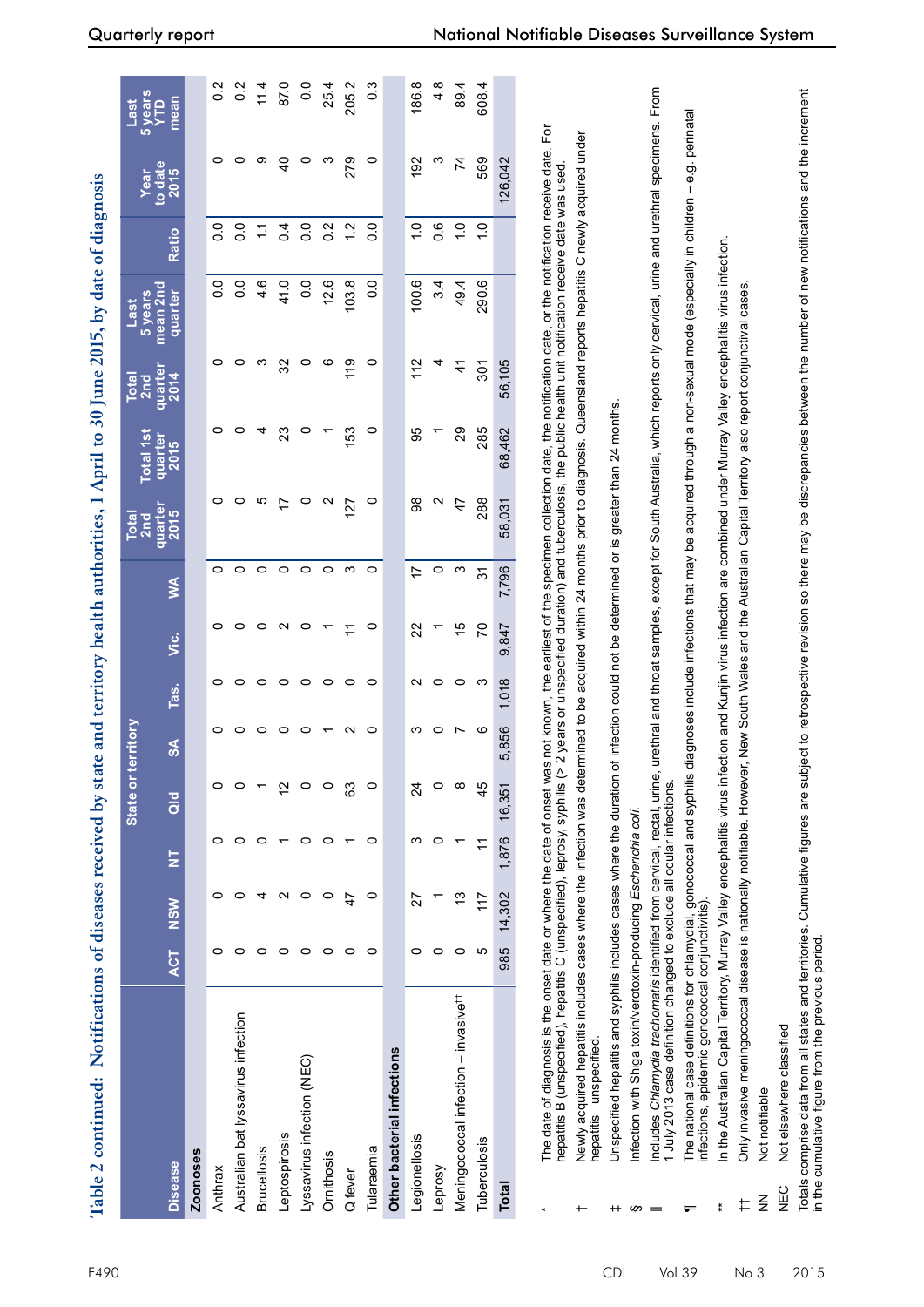### **Table 3: Notification rates of diseases, 1 April to 30 June 2015, by state or territory. (Annualised rate per 100,000 population)\*,†**

|                                                            |            |            |           | <b>State or territory</b> |           |         |         |           |         |
|------------------------------------------------------------|------------|------------|-----------|---------------------------|-----------|---------|---------|-----------|---------|
| <b>Disease</b>                                             | <b>ACT</b> | <b>NSW</b> | <b>NT</b> | Qld                       | <b>SA</b> | Tas.    | Vic.    | <b>WA</b> | Aust.   |
| <b>Bloodborne diseases</b>                                 |            |            |           |                           |           |         |         |           |         |
| Hepatitis (NEC)                                            | 0.0        | 0.0        | 0.0       | 0.0                       | 0.0       | 0.0     | 0.0     | 0.0       | 0.0     |
| Hepatitis B (newly acquired) <sup>#</sup>                  | 0.0        | 0.5        | 0.0       | 0.9                       | 0.7       | 0.8     | 0.5     | 1.2       | 0.7     |
| Hepatitis B (unspecified) <sup>§</sup>                     | 22.8       | 28.5       | 57.2      | 22.3                      | 21.6      | 8.5     | 29.0    | 22.1      | 26.0    |
| Hepatitis C (newly acquired) <sup>#</sup>                  | 4.2        | 0.2        | 0.0       | 0.0                       | 2.6       | 7.0     | 2.2     | 7.0       | 1.8     |
| Hepatitis C (unspecified) <sup>§</sup>                     | 32.2       | 43.4       | 67.0      | 53.6                      | 27.1      | 44.3    | 37.3    | 37.0      | 42.1    |
| <b>Hepatitis D</b>                                         | 0.0        | 0.2        | 0.0       | 0.3                       | 0.7       | 0.0     | 0.1     | 0.0       | 0.2     |
| <b>Gastrointestinal diseases</b>                           |            |            |           |                           |           |         |         |           |         |
| <b>Botulism</b>                                            | 0.0        | 0.0        | 0.0       | 0.0                       | 0.0       | 0.0     | 0.0     | 0.0       | 0.0     |
| Campylobacteriosis                                         | 133.9      | <b>NN</b>  | 139.0     | 136.9                     | 97.8      | 153.9   | 62.7    | 101.7     | 100.4   |
| Cryptosporidiosis                                          | 6.2        | 11.2       | 55.6      | 29.7                      | 29.4      | 2.3     | 12.0    | 9.0       | 16.4    |
| Haemolytic uraemic syndrome                                | 0.0        | 0.2        | 0.0       | 0.0                       | 0.0       | 0.0     | 0.0     | 0.0       | 0.1     |
| <b>Hepatitis A</b>                                         | 1.0        | 0.5        | 0.0       | 0.2                       | 0.5       | 0.8     | 0.6     | 0.5       | 0.5     |
| <b>Hepatitis E</b>                                         | 0.0        | 0.1        | $0.0\,$   | 0.0                       | $0.0\,$   | 0.0     | 0.1     | 0.0       | 0.1     |
| Listeriosis                                                | 0.0        | 0.4        | 1.6       | 0.2                       | 0.2       | 0.0     | 0.5     | 0.0       | 0.3     |
| STEC, VTEC <sup>II</sup>                                   | 0.0        | 0.1        | 0.0       | 0.9                       | 4.0       | 0.0     | 0.2     | 0.0       | 0.6     |
| Salmonellosis                                              | 33.2       | 47.2       | 278.0     | 112.0                     | 84.0      | 32.6    | 63.5    | 60.2      | 70.2    |
| Shigellosis                                                | 0.0        | 1.7        | 45.8      | 4.0                       | 4.3       | 0.0     | 7.5     | 3.3       | 4.3     |
| <b>Typhoid fever</b>                                       | 1.0        | 0.6        | $0.0\,$   | 0.2                       | 0.5       | 0.0     | 0.6     | 0.5       | 0.5     |
| <b>Quarantinable diseases</b>                              |            |            |           |                           |           |         |         |           |         |
| Cholera                                                    | 0.0        | 0.0        | 0.0       | 0.0                       | 0.2       | 0.0     | 0.0     | 0.0       | 0.0     |
| Human pathogenic avian influenza (human)                   | 0.0        | 0.0        | $0.0\,$   | 0.0                       | 0.0       | 0.0     | 0.0     | 0.0       | 0.0     |
| Plague                                                     | 0.0        | 0.0        | 0.0       | 0.0                       | 0.0       | 0.0     | 0.0     | 0.0       | 0.0     |
| Rabies                                                     | 0.0        | 0.0        | 0.0       | 0.0                       | 0.0       | 0.0     | 0.0     | 0.0       | 0.0     |
| Severe acute respiratory syndrome                          | 0.0        | 0.0        | $0.0\,$   | 0.0                       | 0.0       | 0.0     | 0.0     | 0.0       | 0.0     |
| Smallpox                                                   | 0.0        | 0.0        | 0.0       | 0.0                       | 0.0       | 0.0     | 0.0     | 0.0       | 0.0     |
| Viral haemorrhagic fever                                   | 0.0        | 0.0        | 0.0       | 0.0                       | 0.0       | 0.0     | 0.0     | 0.0       | 0.0     |
| Yellow fever                                               | 0.0        | 0.0        | 0.0       | 0.0                       | 0.0       | 0.0     | 0.0     | 0.0       | 0.0     |
| <b>Sexually transmitted infections</b>                     |            |            |           |                           |           |         |         |           |         |
| Chlamydia <sup>1,**</sup>                                  | 345.5      | 288.2      | 1,087.4   | 433.4                     | 311.1     | 319.4   | 0.5     | 433.8     | 273.3   |
| Donovanosis                                                | 0.0        | 0.0        | 0.0       | 0.0                       | 0.0       | 0.0     | 0.0     | 0.0       | 0.0     |
| Gonococcal infection**                                     | 43.6       | 67.0       | 735.9     | 63.0                      | 57.9      | 10.1    | 86.0    | 81.5      | 77.2    |
| Syphilis - congenital                                      | 0.0        | $0.0\,$    | 1.6       | 0.1                       | $0.0\,$   | 0.0     | $0.0\,$ | 0.0       | $0.0\,$ |
| Syphilis < 2 years duration**                              | 3.1        | 8.1        | 83.4      | 10.4                      | 2.4       | 3.1     | 14.6    | 5.3       | 10.1    |
| Syphilis > 2 years or unspecified duration <sup>§,**</sup> | 3.1        | 7.6        | 42.5      | 5.6                       | 5.9       | 3.1     | 12.6    | 1.2       | 7.8     |
| Vaccine preventable diseases                               |            |            |           |                           |           |         |         |           |         |
| Diphtheria                                                 | 0.0        | 0.0        | 0.0       | 0.0                       | 0.0       | 0.0     | 0.0     | 0.0       | 0.0     |
| Haemophilus influenzae type b                              | 0.0        | 0.2        | 0.0       | 0.1                       | $0.0\,$   | 0.0     | 0.0     | 0.0       | 0.1     |
| Influenza (laboratory confirmed)                           | 133.9      | 98.4       | 75.2      | 214.7                     | 473.7     | 103.4   | 128.9   | 175.9     | 165.2   |
| Measles                                                    | 1.0        | 0.2        | 0.0       | 0.3                       | 0.0       | $0.0\,$ | 0.6     | 0.5       | 0.3     |
| Mumps                                                      | 0.0        | 0.7        | 0.0       | 1.1                       | 1.9       | 3.1     | 0.1     | 8.7       | 1.7     |
| Pertussis                                                  | 141.1      | 107.5      | 16.4      | 28.2                      | 62.2      | $6.2\,$ | 68.6    | 49.9      | 69.7    |
| Pneumococcal disease - invasive                            | 5.2        | 7.0        | 31.1      | 5.5                       | 7.8       | 7.8     | 6.1     | 6.7       | 6.7     |
| Poliovirus infection                                       | 0.0        | $0.0\,$    | 0.0       | 0.0                       | $0.0\,$   | 0.0     | 0.0     | 0.0       | $0.0\,$ |
| Rubella                                                    | 1.0        | 0.1        | 0.0       | 0.0                       | 0.5       | 0.0     | 0.0     | 0.0       | 0.1     |
| Rubella - congenital                                       | 0.0        | 0.0        | 0.0       | $0.0\,$                   | 0.0       | 0.0     | 0.0     | 0.0       | $0.0\,$ |
| Tetanus                                                    | 0.0        | 0.1        | 0.0       | 0.0                       | 0.0       | 0.0     | 0.0     | 0.0       | $0.0\,$ |